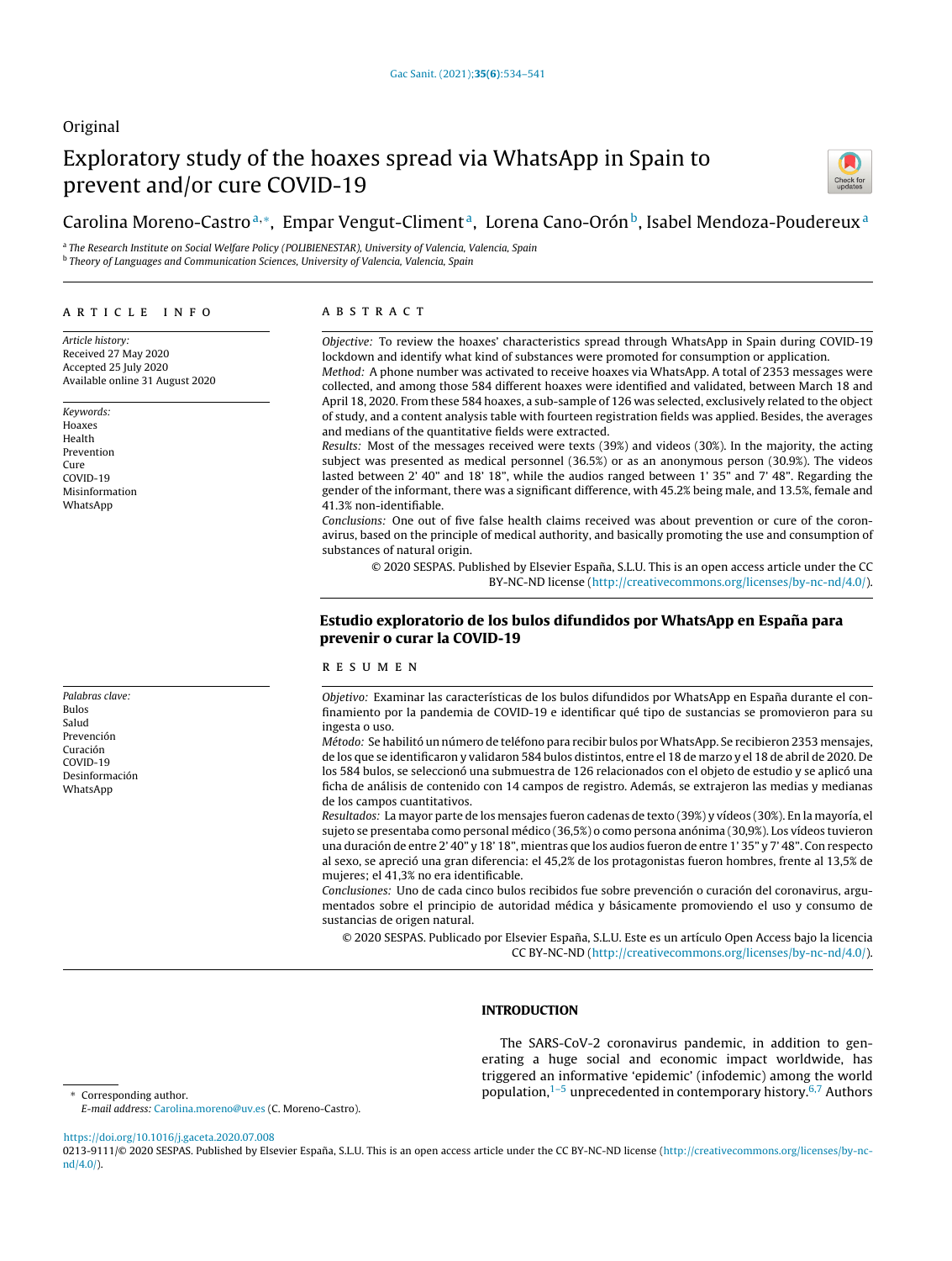such as Vaezi and Javanmard<sup>[7](#page-7-0)</sup> point out that infodemics are produced by the dissemination of toxic messages at the same speed as epidemics spread. This flow of out-of-context, false, manipulative, conspiratorial or satirical messages, which circulate through different information channels and sources, is generically called disinformation, $7$  which, albeit not a recent phenomenon, has been exacerbated by the emergence of social networks. $8-11$ 

When false information believed to be true is forwarded, it is called 'misinformation' and when erroneous information is deliberately shared for a specific purpose, then it is referred to as 'disinformation'.<sup>[12,13](#page-7-0)</sup>This deliberate way of spreading false information is what has been popularly called 'fake news' since 2016, due to the use to which toxic messages of this type were put during the US presidential campaign.<sup>[12,13](#page-7-0)</sup>In turn, disinformation messages can be disseminated in the form of memes, fake news, manipulated photos or videos, propaganda or hoaxes. $14,15$ In this work, hoaxes have been chosen as the object of study. Boese<sup>[16](#page-7-0)</sup> defines hoaxes as lies that must have something extra. For this author, they should be somewhat outrageous, resourceful, dramatic or sensationalist. Above all, they should capture the attention and ideally the imagination of the public, and are basically spread as private hoaxes. For their part, Finneman and Thomas<sup>[17](#page-7-0)</sup> argue that deception applies to any situation in which the message initially confuses the public. According to a study pub-lished by Tasnim, Hossain and Mazumder,<sup>[6](#page-7-0)</sup> the pandemic crisis has contributed to increase the quantity of rumours, deceits and disinformation relating to the aetiology, results, prevention and cure of the COVID-19 disease. One of the characteristics of the dissemination of this false information is the promotion of erroneous practices that could increase the spread of the virus and, ultimately, have a negative impact on people's physical and mental health. According to these authors, countless mishaps caused by the spread of rumours among the population have been confirmed worldwide.<sup>[6](#page-7-0)</sup> In this context, since the beginning of the pandemic crisis, the World Health Organisation (WHO) $18$  proposed taking specific action to manage this infodemic, such as suggesting to social media companies that they take measures to control the spread of fake news and offer direct links to institutional information sources.

The disinformation that is spread through social media, such as Facebook or Twitter, is neutralised as soon as someone reports content as false.<sup>[19–23](#page-7-0)</sup>However, private messaging services, such as WhatsApp and Telegram, are employed to send isolated messages to people who cannot immediately confirm, or obtain confirmation on, whether they are true or not. These networks have thus become ameans ofdisseminating veryharmfulmessages that could pose a serious public health risk or exacerbate the condition of people with early symptoms.<sup>6</sup> [T](#page-7-0)he lockdown imposed as a preventive measure to keep the number of infections under control during the pandemic encouraged the public to use social media and private messaging services. Indeed, the traffic of instant messaging ser-vices, such as WhatsApp, quintupled in Spain.<sup>[24](#page-7-0)</sup> A public opinion study performed on the public's exposure to hoaxes and fake news during the initial stages of the SARS-CoV-2 crisis in Spain indicates that most of these messages (64.3 per cent) were received via social networking sites and instant messaging services, with WhatsApp leading the field (68.8 per cent). $25$ 

The objective of this exploratory study was to identify the specific characteristics of hoaxes about COVID-19 disseminated via WhatsApp during the first month of the state of alarm in Spain, which prompted the public to consume pharmacological substances, miracle remedies or alternative therapies or urged them to take specific action or to abstain from doing so. $26$  Specifically, the focus was placed on those hoaxes that might have posed a public health risk $^{27}$  $^{27}$  $^{27}$  or might have had a negative impact on the epidemic's evolution.[28](#page-7-0)

#### MATERIAL AND METHOD

To perform this study, a Spanish mobile phone number was provided so that people could participate in the research, voluntarily sending the hoaxes that they received on their devices, in accordance with the protocols for personal data protection established by the Organic Law on the Protection of Personal Data (Ley Orgánico de Protección de Datos, LOPD). The phone number was disseminated in an institutional press release issued by the University of Valencia. It was also posted on the websites of the scientific news agency SINC, the Salud Sin Bulos Institute and ScienceFlows. From 18 March to 18 April 2020, 236 people voluntarily sent a total of 2,353 messages (568 images, 678 text threads, 566 videos and 549 audios). Each message received was validated on the Maldita.es database, a non-profit communication media outlet specialising in fact checking. To this end, a collaboration agreement was signed between Maldita.es and the ScienceFlows team, in which the platform sent the authors of this paper a TSV file, separated by tabs and encoded in UTF-8, with the hoaxes registered from 18 March to 18 April. Of the 2,353 messages received, only 584 different ones were validated as hoaxes. After a preliminary examination of the 584 identified hoaxes, a subsample of 126 was chosen following the two criteria previously established for this exploratory study: being verified hoaxes and dealing with the prevention and/or cure of COVID-19. ([Figure](#page-2-0) 1)

Subsequently, the registration units and the variables necessary to meet the research objective were specially designed. The data collection worksheet used is shown in [Table](#page-2-0) 1.

With the aim of establishing the concordance between the responses, the paper's four authors agreed on the variables of each one of the data fields. Subsequently, two evaluators independently coded all the hoaxes making up the subsample, resulting in a Kappa value of 0.80 for the only data field in which there was some disagreement between the variables ('Origin of the recommended substance'). The rest of the data fields did not show any disagreement, with Kappa values equal to 1. Likewise, an attempt was made to identify clusters, means and medians between the actant of the hoaxes and the type of substance or action promoted, but no conclusive data were obtained. The results were very disparate and not statistically significant. In this connection, the research technique employed in this exploratory study was standardised content analysis, according to Krippendorff,<sup>[29](#page-7-0)</sup> aimed at formulating reproducible and valid inferences, based on the recorded data.

### RESULTS

The subsample of 126 hoaxes selected for study accounted for 21.6 per cent of the corpus of verified hoaxes during the period (584). As to their format, 38 videos, 15 audios, 49 text threads and 24 miscellaneous documents were identified (photographs, infographics, pamphlets, screenshots of Facebook, Twitter or other social networking sites, links, etc.). There was a greater probability of receiving hoaxes about the prevention and/or cure of COVID-19 during the first 15 days of lockdown (see Graph 1). Most of the validated hoaxes received were in text thread (39 per cent) or video (30 per cent) format. [\(Figure](#page-3-0) 2)

Message content was longer than usual. Most of the shared videos and audios lasted between 2' 40" and 18' 18" and 1' 35" and 7' 48", respectively. The approximate time that would be required to read most of the text threads was estimated between 49" and 7' 29", taking into account an average reading rate of 160 words per minute.<sup>[30](#page-7-0)</sup> Nonetheless, there were also a number of very long videos and audios lasting around 49" and 16", respectively (see Graph 2). ([Figure](#page-3-0) 3)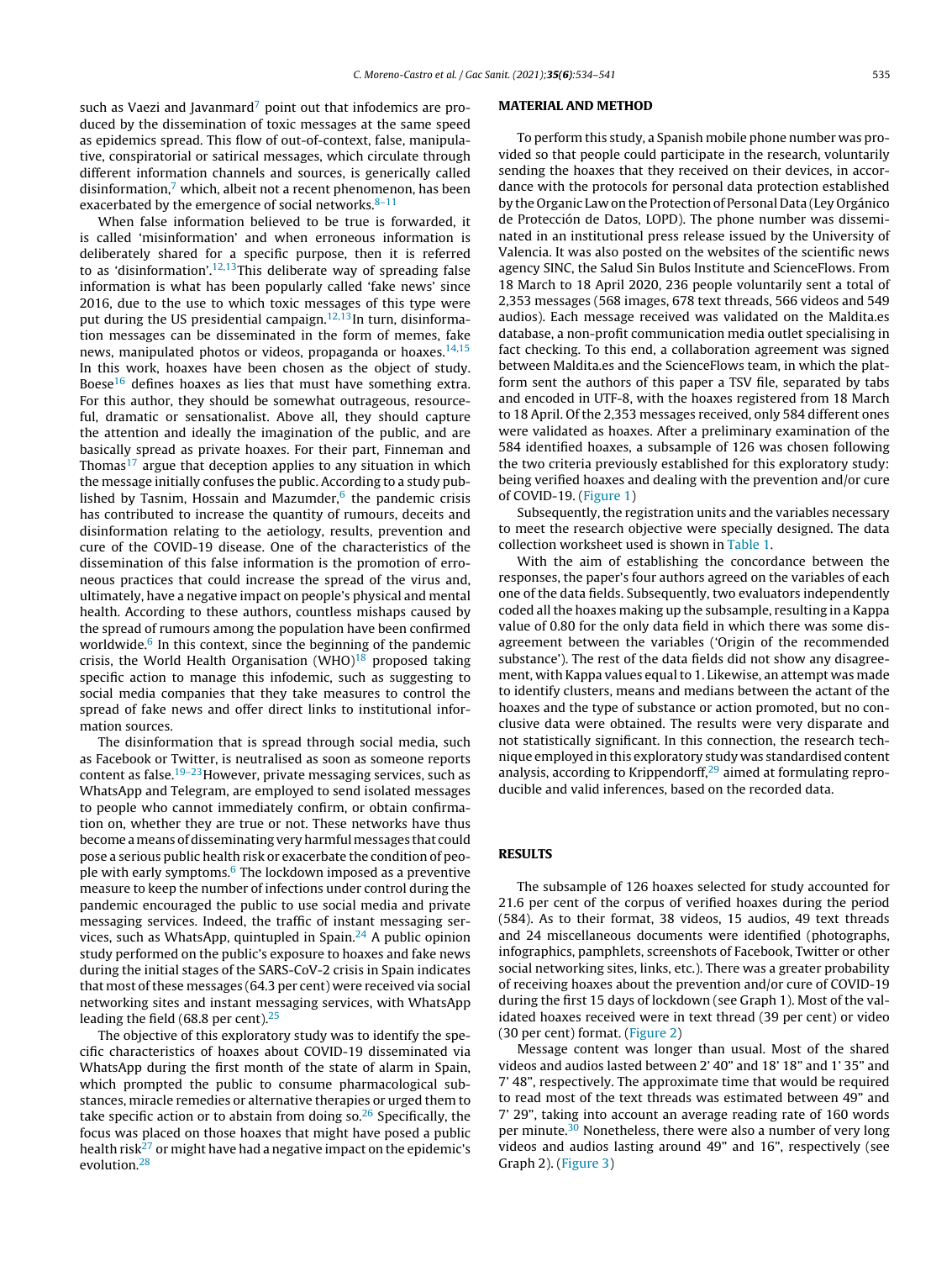<span id="page-2-0"></span>

Figure 1. Sample selection and study method. The diagram shows the two phases of the research. Phase 1: selection of the sub-sample of 126 hoaxes. To reach this subsample of hoaxes, a participatory research was designed, in which 236 people voluntarily sent 2353 documents, which were labelled one by one and validated as hoaxes through the Maldita.es database, whose methodology for verifying the information can be found at <https://educa.maldita.es/metodologia-y-herramientas-de-verificacion/>. Phase 2: exploratory study of each of the hoaxes by applying standard content analysis through a registration form with 14 items. Means and medians were calculated for the quantitative data.

#### Table 1

Data fields and variables of the worksheet for analysing the hoaxes retrieved from the Maldita.es database.

| Data fields                         | Variables                                                                                           |
|-------------------------------------|-----------------------------------------------------------------------------------------------------|
| ID                                  | Hoax number                                                                                         |
| Date                                | Date of receipt                                                                                     |
| Format                              | - Video                                                                                             |
|                                     | - Audio                                                                                             |
|                                     | - Text thread                                                                                       |
|                                     | - Screenshot                                                                                        |
|                                     | - Social networking site                                                                            |
|                                     | - Picture                                                                                           |
|                                     | - Link to another social networking site                                                            |
| Length                              | Duration of the video or audio (in min.)/length of the text message (in words)                      |
| Actant                              | - Medical staff                                                                                     |
|                                     | - Scientific staff                                                                                  |
|                                     | - Healthcare workers                                                                                |
|                                     | - Alternative therapy activists                                                                     |
|                                     | - Politicians or health authorities                                                                 |
|                                     | - Anonymous citizens                                                                                |
| Actant identified                   | - Yes, basic data (for example, a doctor at the Gregorio Marañón hospital)                          |
|                                     | - Yes, complete data (including full name, specialty, job title and/or medical registration number) |
|                                     | $-$ No                                                                                              |
| If they are identified              | Specify who it is. Name, surname, and position                                                      |
| Narrative voice                     | - The actant speaks (1st person)                                                                    |
|                                     | - S/he is referenced/cited (3rd person)                                                             |
|                                     | - Not applicable (when there is no reference to the actant)                                         |
| Sex                                 | - Male                                                                                              |
|                                     | - Female                                                                                            |
|                                     | - Unknown                                                                                           |
| Keys of the message                 | - Prevention of COVID-19                                                                            |
|                                     | - Prevention of a severe clinical profile                                                           |
|                                     | - Curative                                                                                          |
| Proposal/recommendation             | - Specific action (do)                                                                              |
|                                     | - Consumption (take)                                                                                |
|                                     | - Not applicable                                                                                    |
| Register proposals                  | Write the proposal                                                                                  |
| Origin of the recommended substance | - Not applicable                                                                                    |
|                                     | - Natural origin                                                                                    |
|                                     | - Synthetic origin                                                                                  |
| It discredits the health system     | - Yes<br>$-$ No                                                                                     |
|                                     | - Yes                                                                                               |
| It uses scientific jargon           | - No                                                                                                |
|                                     |                                                                                                     |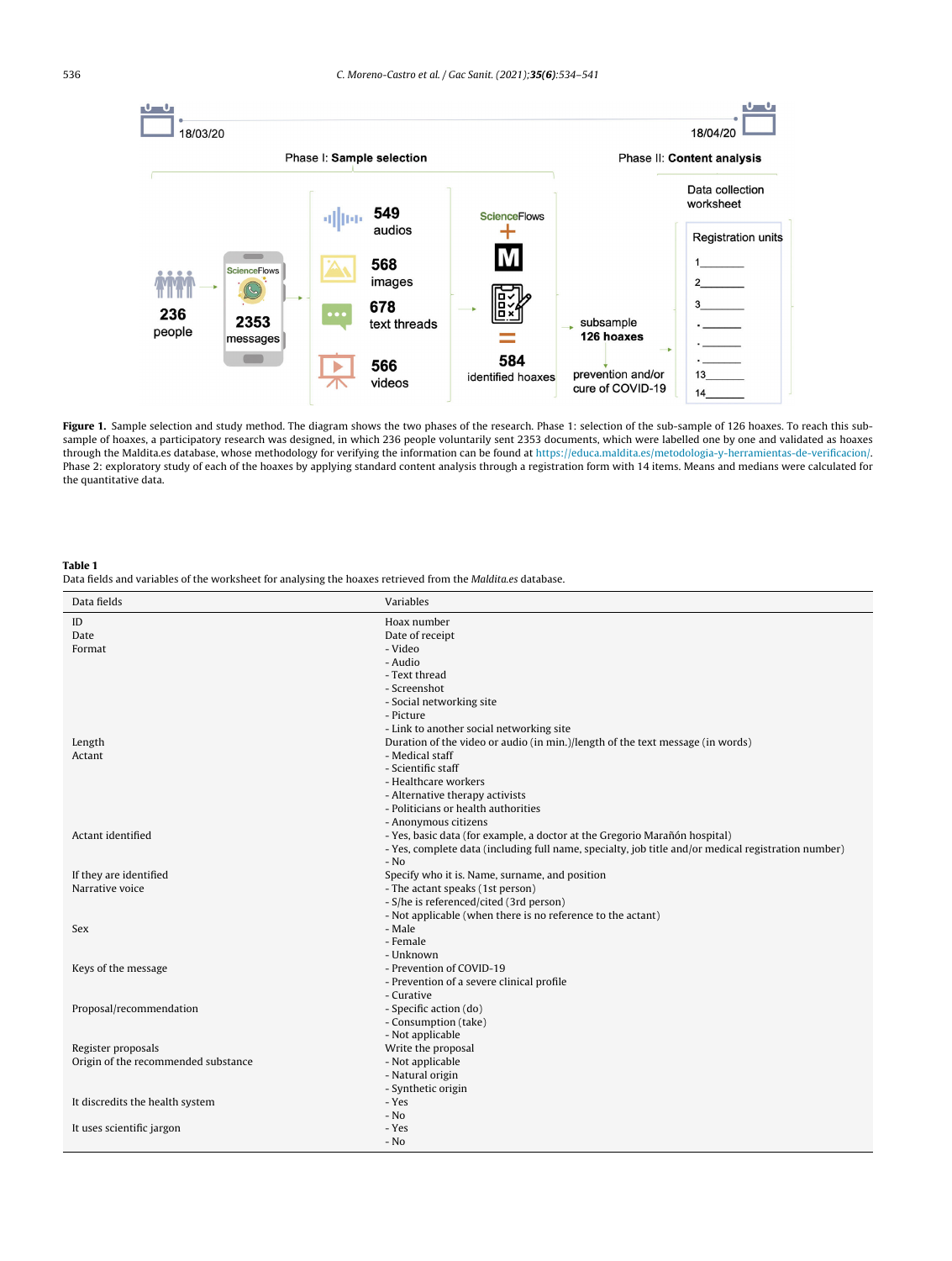<span id="page-3-0"></span>

Figure 2. Daily messages received by WhatsApp (from 18 March to 18 April) with recommendations to cure or prevent coronavirus infection (n = 126).



Figure 3. Box plots representing minutes of reading text (n = 49), viewing (n = 38) or listening to messages (n = 15). The three quartiles (Q1, Q2 or median and Q3), the minimum and maximum values of the 95% confidence interval and outliers are plotted. The mean is represented by an  $X(x)$ .

In most of these hoaxes, the actant and the source of information on the recommendation made were purportedly medical workers (36.5 per cent) or anonymous citizens (30.9 per cent). Politicians or health authorities were the actants in 12.7 per cent of the messages, followed by scientists (9.5 per cent), alternative therapy activists (6.3 per cent) and, finally, other categories of health personnel (3.9 per cent). Based on the identification of the actant, 61.9 per cent of the hoaxes did reveal the name and surname of the information source. Specifically, 34.1 per cent offered basic informationand 27.8 per cent, complete information. It should be noted that more than a third of the hoaxes (38.1 per cent) did not contain any information on the identity of their source. Regarding the narrative voice, there were no statistically significant differences between the use of the first or the third person, with 42.9 per cent of hoaxes being narrated in the former and 49.2 per cent in the latter (7.9 per cent not applicable). However, there were indeed statistically significant differences with respect to the sex of the actant, 45.2 per cent being male and 13.5 per cent female (41.3 per cent being unknown). ([Figure](#page-5-0) 4)

As to those hoaxes in which the gender and profession of the actants were mentioned (see Graph 3), 52 per cent of the men professed to be medical workers, versus 41.2 per cent of the women. By and large, 29.4 per cent of the women did not identify themselves and were classified as anonymous citizens, versus 15.8 per cent of the men. The only category in which women outnumbered men (17.6 and 3.5 per cent, respectively) was that of healthcare workers. Moreover, none of the women introduced themselves as politicians or belonging to a health authority, whereas 12.28 per cent of the men identified themselves as such. Although the hoaxes were based on misleading, false or out-of-context interpretations of the official information disseminated by the health authorities, most of them were not aimed as discrediting them (94.4 per cent). As a matter of fact, only seven messages (5.6 per cent) openly criticised the Western healthcare system, five of which contained technical jargon and four of which were sent by alternative therapy activists.In the main, the hoaxes employed mostly non-technical language aimed at the general public (75.4 per cent), while 24.6 per cent resorted to technical jargon as a discursive strategy, widely used in advertising, to make them seem more credible.<sup>[31,32](#page-7-0)</sup>

Regarding the thematic core of the hoaxes, the prevention of infection by SARS-CoV-2 was the only issue addressed in 50.8 per cent of them. Those focusing instead on cures for COVID-19 represented 31.7 per cent of the subsample. The hoaxes pursuing both of the aforementioned objectives accounted for 7.9 per of the total. And, lastly, those that solely offered recommendations on how to avoid a severe clinical profile associated with COVID-19 represented 9.5 per cent. At a second level of classification, the hoaxes, in addition to spreading erroneous information on preventing and/or curing COVID-19, promoted the consumption of certain substances (61.5 per cent of the subsample) or taking specific action (32.1 per cent). Regarding the consumption of certain substances, 58.9 per cent were natural (e.g. lemons and ginger) and 32.1 per cent were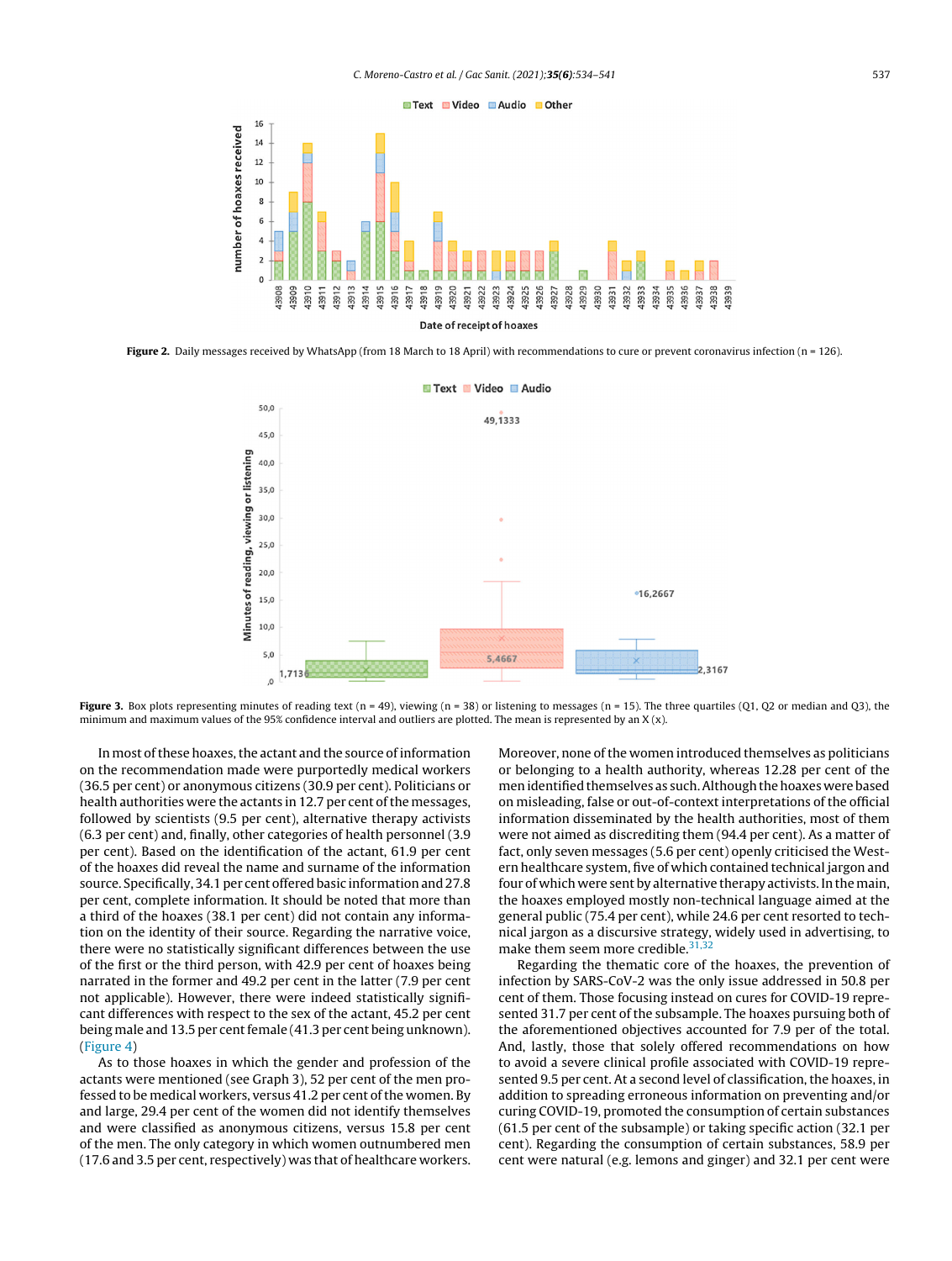<span id="page-4-0"></span>Table 2

| List of specific suggestions to prevent or cure COVID-19 classified by the origin of the recommended substances.                                                                                                                                                                                                                                                                                                                                                                                                                                                                                                                                                                                                                                                                                                                                                                           |                                                                                                                                                              |
|--------------------------------------------------------------------------------------------------------------------------------------------------------------------------------------------------------------------------------------------------------------------------------------------------------------------------------------------------------------------------------------------------------------------------------------------------------------------------------------------------------------------------------------------------------------------------------------------------------------------------------------------------------------------------------------------------------------------------------------------------------------------------------------------------------------------------------------------------------------------------------------------|--------------------------------------------------------------------------------------------------------------------------------------------------------------|
| Not applicable                                                                                                                                                                                                                                                                                                                                                                                                                                                                                                                                                                                                                                                                                                                                                                                                                                                                             |                                                                                                                                                              |
| Cutting out cold drinks and food<br>Performing lung capacity tests at home<br>Cutting out sugar (on one occasion, cinnamon was recommended as a substitute)<br>Exercising so as to work up a sweat and flush toxins<br>Not taking ibuprofen and/or Aspirin $_{\odot}$ (no alternative was offered)<br>Playful activities<br>Cutting out carbohydrates, flour or cakes<br>Not smoking<br>Practicing mindfulness<br>'Vibrating high, vibrating love. Healing wounds, eliminating fears and emotions that decrease their vibration'<br>Putting an antivirus ionizer in the car<br>Going to the beach<br>Smiling and programming the mind with positive thoughts<br>Rejecting information from the media or the Internet                                                                                                                                                                       | 11<br>10<br>5<br>$\overline{4}$<br>3<br>3<br>$\sqrt{2}$<br>2<br>$\mathbf{1}$<br>$\mathbf{1}$<br>$\mathbf{1}$<br>$\mathbf{1}$<br>$\mathbf{1}$<br>$\mathbf{1}$ |
| Reducing the consumption of bread, flour, desserts, cold cuts and sweets<br>Not using moisturisers (to prevent the virus from sticking)<br>Not wearing jewellery (to prevent the virus from sticking)<br>Turning up the heating as high as possible<br>Ayurveda, yoga and resting<br>Abstaining from alcohol                                                                                                                                                                                                                                                                                                                                                                                                                                                                                                                                                                               | $\mathbf{1}$<br>$\mathbf{1}$<br>$\mathbf{1}$<br>$\mathbf{1}$<br>$\mathbf{1}$<br>$\mathbf{1}$                                                                 |
| Natural origin<br>Drinking hot liquids (such as teas, broth or water)<br>Variants:<br>Warm water with lemon<br>Garlic, orange with zest, chamomile, white onion, eucalyptus leaf and ginger broth<br>Water, lemongrass, elderflower, ginger, black pepper, lemon peel, pure honey, yellow lemon juice broth<br>Vegetable broths (cabbage, creole celery, carrot, celery, parsley, turmeric)<br>Herbal teas (rosemary, thyme, oregano, onion, peppermint and chamomile) with cinnamon and cloves<br>Garlic broth<br>Herbal teas containing natural antivirals (garlic, ginger, propolis, mint, lemon balm, rosemary, cinnamon, turmeric, fruit with vitamin C)<br>Warm water with lemon, tea, lemon ginger elixir, salt and brown sugar                                                                                                                                                     | 24                                                                                                                                                           |
| Lemon (in multiple forms: juice, gargles, broth, infusions)<br>Gargling with antiseptics, disinfectants or antibacterials. Recommendations included gargling with water and vinegar and/or salt and/or<br>lemon; baking soda and lemon; only baking soda (to create alkalinity); even with vitamin C, warm water, vinegar and a pinch of baking<br>soda                                                                                                                                                                                                                                                                                                                                                                                                                                                                                                                                    | 21<br>20                                                                                                                                                     |
| Garlic (in multiple forms: whole, raw, in broth, whipped - with watercress)<br>Taking a sip of water every 15-20 min.; drinking a lot of water<br>Ginger (in multiple forms: broth, infusion, vapours, under the armpit to lower fever, chewed, etc. Its inflammatory effect was even<br>mentioned)                                                                                                                                                                                                                                                                                                                                                                                                                                                                                                                                                                                        | 19<br>14<br>13                                                                                                                                               |
| Fruit, vegetables, legumes and nuts (sweet potato, green vegetables, spinach, peppers, citrus fruit, berries, carrots, red peppers, broccoli,<br>almonds, lentils, spinach, pumpkin seeds, coconut oil)<br>Following a diet based on alkaline foods (lemons, limes, avocados, garlic, mangos, tangerines, dandelions, pineapple or oranges; fruit,                                                                                                                                                                                                                                                                                                                                                                                                                                                                                                                                         | 12<br>11                                                                                                                                                     |
| vegetables and seaweed; water with baking soda, a glass of lemon water, apples, cinnamon millet, green leafy vegetables; or consuming<br>chamomile, green tea, soy milk, vegetable protein, beans and wheat)<br>Sunbathing (sun exposure) (some messages specifically underscored the importance of vitamin D)<br>Baking soda (gargling, hot drinks or for brushing one's teeth)<br>Onion (in multiple forms: whole without peeling, vapours, inhaled, broth)<br>Dairy produce (yoghurt, ghee, milk and cheese)<br>Zinc, either as a supplement or in food (eating fruit and vegetables, a head of garlic to increase zinc absorption and even Reishi                                                                                                                                                                                                                                      | 10<br>10<br>9<br>6<br>6                                                                                                                                      |
| mushrooms)<br>Drinking alcohol<br>Drinking hot lemon with baking soda<br>Inhaling steam<br>Eating proteins (mainly meat and fish)<br>Consuming food and drinks rich in interferon (specifically chamomile, green tea, thyme, onion, garlic and celery; or garlic, onion,<br>courgettes, oranges, lemons, apple sauce, bananas or plantains, potatoes, lentils, black beans, plain yoghurt and carrot black tea)<br>Vitamin C (messages highlighted this property): Fruit with antioxidant properties or rich in vitamin C or vitamin C supplements<br>Turmeric<br>Honey preparations<br>Having eucalyptus branches or steamers with oil or eucalyptus smoke in rooms<br>Eating bananas<br>Drinking an infusion of neem leaves<br>Drinking dandelion tea, chamomile tea and green tea<br>Consuming magnesium chloride, baking soda, apple cider vinegar, pineapple vinegar and organic cane | 5<br>5<br>5<br>5<br>4<br>$\overline{4}$<br>3<br>3<br>3<br>3<br>$\overline{c}$<br>$\sqrt{2}$<br>2                                                             |
| Applying hot air with a hairdryer to the nose to kill the virus<br>Medicinal plants (Artemisia annua, stonecrop, moringa, Houttuynia cordata, elderberry, liquorice, astragalus, mint and horsetail) and<br>naturopathy<br>Smoking joints or intravenously injecting the THCV molecule<br>Drinking coffee<br>Magnesium bisglycinate                                                                                                                                                                                                                                                                                                                                                                                                                                                                                                                                                        | $\overline{c}$<br>2<br>$\mathbf{1}$<br>$\mathbf{1}$<br>$\mathbf{1}$                                                                                          |
| Drinking orange juice with kiwi and a tablespoon of pollen<br>Eggs                                                                                                                                                                                                                                                                                                                                                                                                                                                                                                                                                                                                                                                                                                                                                                                                                         | $\mathbf{1}$<br>$\mathbf{1}$                                                                                                                                 |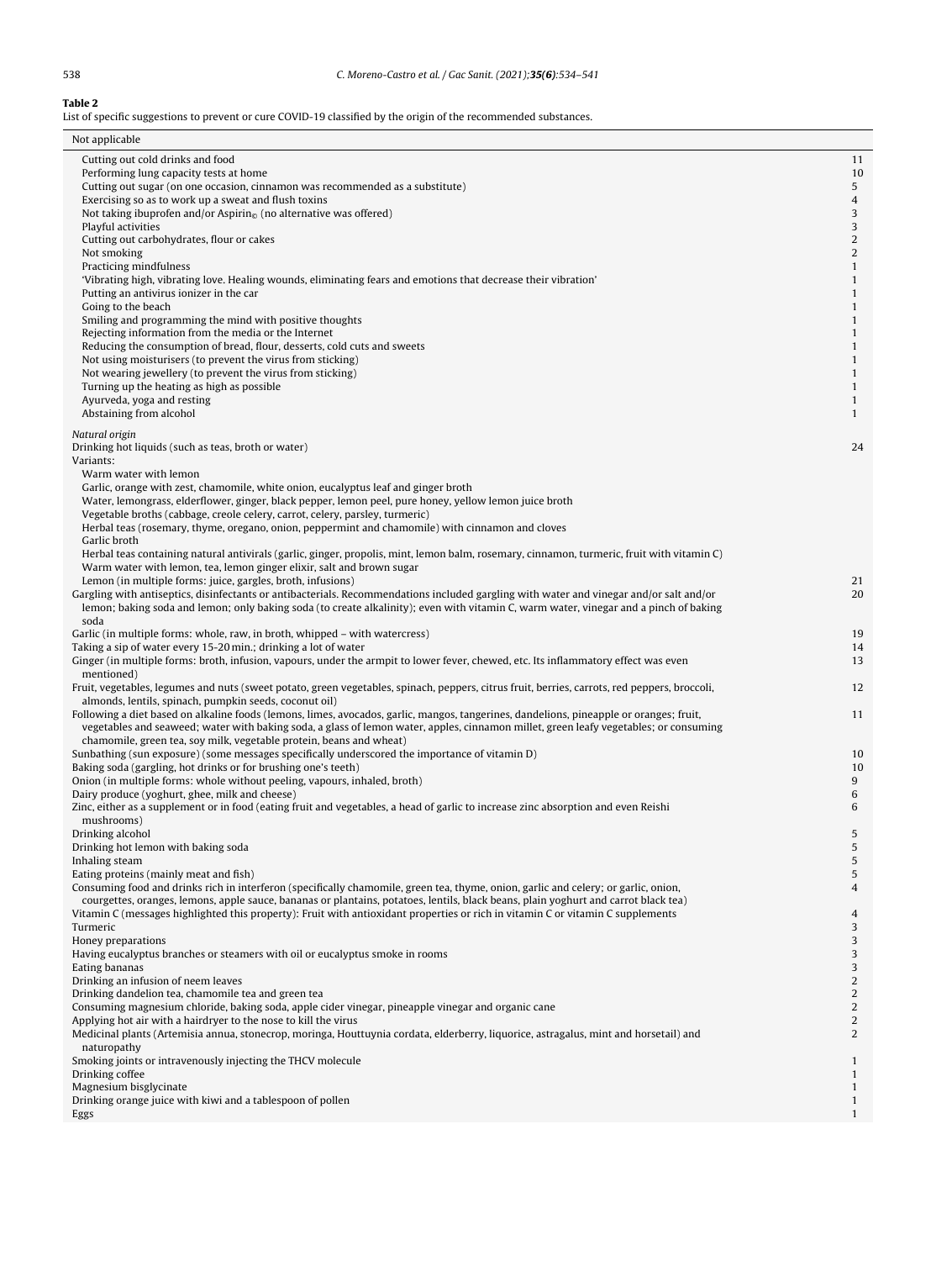<span id="page-5-0"></span>Table 2 (Continued)

| Not applicable                                                                                          |   |
|---------------------------------------------------------------------------------------------------------|---|
| Synthetic origin                                                                                        |   |
| Listerine <sub><math>\odot</math></sub> or hydrogen peroxide for gargling                               |   |
| Taking acetaminophen (instead of NSAIDs)                                                                | 6 |
| Hidroxychloroquine or chloroquine/azithromycin (taken together)                                         |   |
| Hidroxychloroquine/chloroquine (interchangeably)                                                        |   |
| MMS (sodium chlorite)/CDS (chlorine dioxide)                                                            |   |
| Readily available vaccines (such as tuberculosis)                                                       |   |
| Homeopathic preparations (for example: Denfing, arsenicum album – the epidemic genius – and/or Bryonia) |   |
| Vicks VapoRub chest/nose                                                                                |   |
| Chloroquine and favipiravir                                                                             |   |
| Lactoferrin                                                                                             |   |
| 'Cuban whey'                                                                                            |   |
| Methylprednisolone (corticosteroid)                                                                     |   |
| Taking antibiotics, anti-inflammatories or anticoagulants                                               |   |
| Cough medicine                                                                                          |   |
| Taking transfer factor plus (food supplement)                                                           |   |

synthetic (e.g. drugs). While as to taking specific action to prevent infection by SARS-CoV-2, examples classified by the origin of the recommended substances are shown in [Table](#page-4-0) 2.

With respect to those hoaxes that prompted a specific action to prevent infection by the SARS-CoV-2 coronavirus, they accounted for 38.5 per cent of the subsample. Examples of these actions can be found in [Table](#page-4-0) 2, where the suggestions classified by the origin of the recommended substances are shown.

There was a wide variety of recommendations that have been grouped under the concept of 'not applicable' because they were unrelated to the other two categories. These featured cutting out cold food or drinks and performing lung capacity tests at home. As to the natural substance category, consuming hot drinks (such as tea, infusions, broths, etc.), drinking warm water with garlic and lemon and gargling with disinfectants stood out. Regarding the synthetic substance category, taking the antimalarials chloroquine and hydroxychloroquine, alone or together with antibiotics or antivirals, gargling with Listerine<sub> $\odot$ </sub> or oxygen peroxide, taking paracetamol (instead of NSAIDs) and MMS were among the most frequent recommendations. The main results of this exploratory study are shown in Image 1. ([Figure](#page-6-0) 5)

# DISCUSSION

This exploratory study has shown that the sheer number of hoaxes about COVID-19 disseminated via WhatsApp coincides with the phenomenon known as infodemic, as other authors have contended.[1–5](#page-7-0) Approximately one in five hoaxes recommended the consumption of some or other substance, both natural and synthetic, as well as taking a number of specific actions. Some of these

hoaxes had the potential to exacerbate the saturation of health systems owing to the side effects of putting into practice their recommendations. For example, the recorded side effects of some of the preventive or curative techniques recommended include burns or poisoning, as a result of consuming substances like chlorine dioxide, among others.

Regarding natural remedies, such as consuming hot drinks or lemons, in different doses, although they cannot be regarded as dangerous, the confidence that infusions and compound macerations may raise in those putting them to a therapeutic use could have dire consequences, as they might be tempted to delay seeking medical treatment until it is too late. This is related to two attitudes that people show towards the reception of information flows: risk perception<sup>[33](#page-7-0)</sup> and confirmation bias.<sup>[34](#page-7-0)</sup> In relation to risk perception, people may feel protected by resorting to any of these practices, under the impression they are making a positive decision on their health. On the other hand, confirmation bias occurs when the messages received reinforce already existing attitudes and opinions. Both psychological processes lead to problem denial.

A comprehensive review of the recommendations made in this subsample reveals two types of content. The first forms part of the classic complementary approaches to combat flu and other types of respiratory diseases, such as vitamin C, garlic, honey or nasal irrigation with saline solutions. $35$  In fact, some of the hoaxes recommended the daily and family use of these substances to prevent and/or cure respiratory infections. In any case, these recommendations always included a conspiracy narrative, with categorical statements or authoritative fallacies, like, for example, the hoax received on 19 March, indicating, 'If you drink a lot of water and

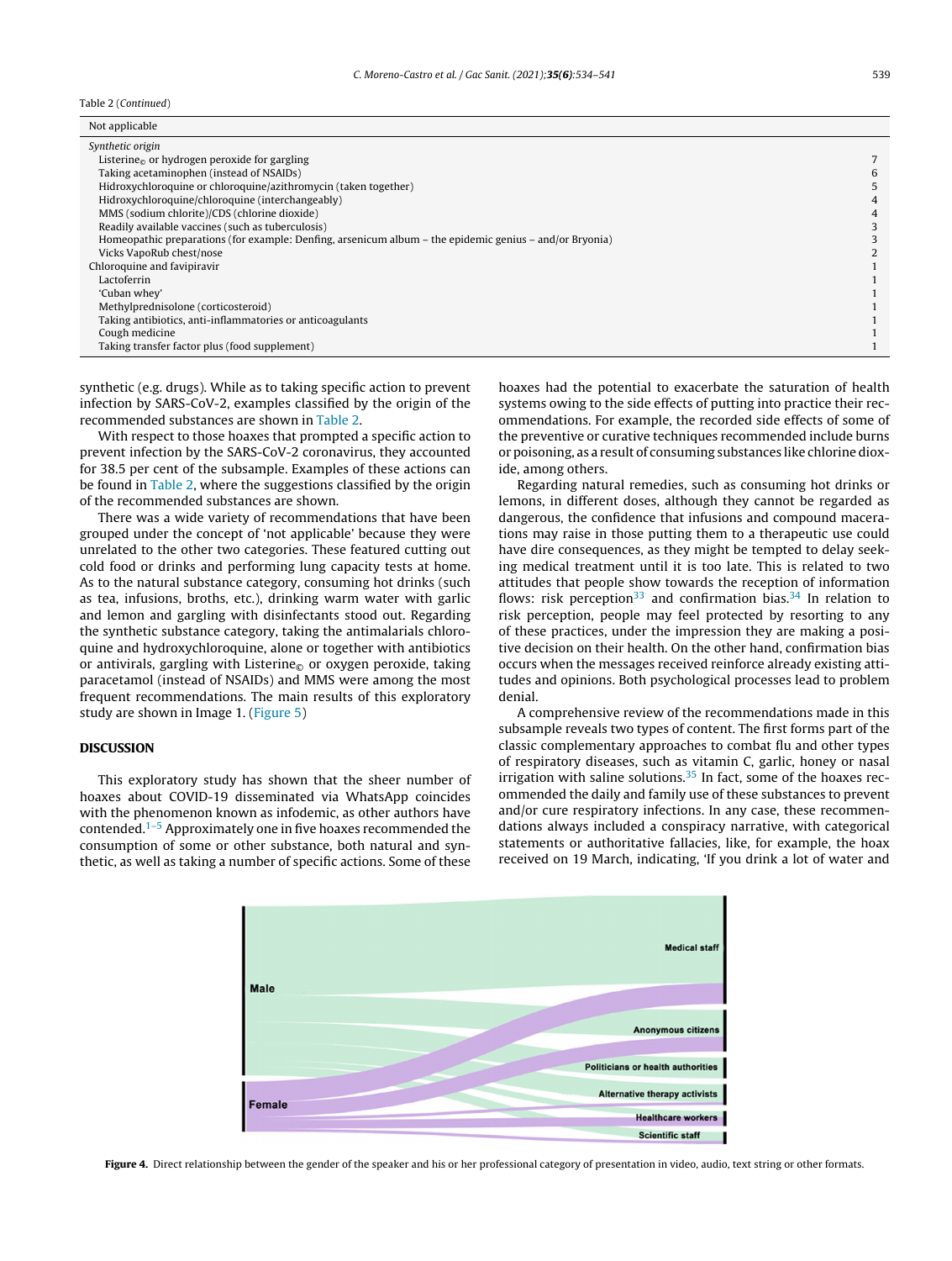<span id="page-6-0"></span>

Figure 5. Graphical representation of the main results of the exploratory study.

gargle with warm water and salt or vinegar, you'll eliminate the coronavirus.'

The second type of content recommended the consumption of substances to boost the immune system, to eliminate the virus from the throat, before it reached the lungs, or to alkalinise the body, since drugs such as chloroquine 'block infection increasing the pH of the endosome'. In this category, the recommendations also included the use of MMS and its variant CDS. For example, the image received on 20 March stating, 'Bananas cure COVID-19,' or the anonymous audio that went viral on 18 April, confirming, 'Scientists know that chloroquine is the only treatment that cures coronavirus; what happens is that there is not enough to go round.'

Regarding the limitations of this study, as self-selection sampling was employed, compiling voluntarily and anonymously

received hoaxes, there were no comparable sociodemographic or stratified data. As the hoaxes making up the subsample were only in Spanish, the results cannot be extrapolated to other languages. Another drawback is the lack of data on the attitude of the receivers towards these hoaxes. Nor is there any data on the number of times that these hoaxes were forwarded or on how many people followed their recommendations. Finally, the labeling of a message as a hoax by the fact-checking platform might have led to some bias.

To conclude, an average of approximately four hoaxes with recommendations for taking direct action against COVID-19 were received on a daily basis. As to why these hoaxes spread, one of the reasons might have been due to their appealing nature, the use of home-based strategies and their authoritative medical discourse.